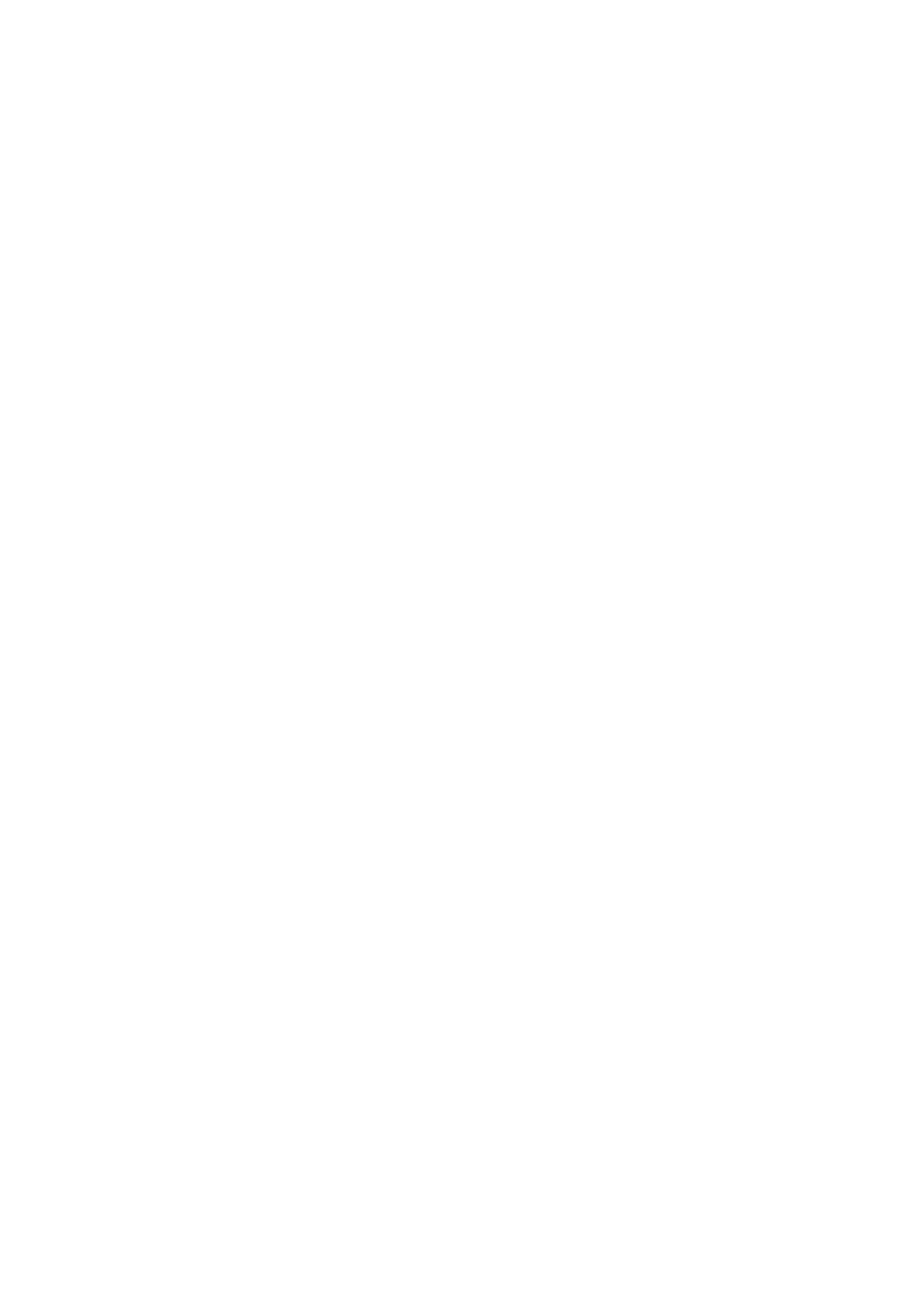#### **In the case of Knežević and Others v. Serbia,**

The European Court of Human Rights (Third Section), sitting as a Committee composed of:

Pere Pastor Vilanova, *President,* Branko Lubarda, Georgios A. Serghides, *judges,*

and Fatoş Aracı, *Deputy Section Registrar,*

Having deliberated in private on 18 September 2018,

Delivers the following judgment, which was adopted on that date:

## PROCEDURE

1. The case originated in seven separate applications (nos. 54787/16, 55000/16, 55009/16, 55034/16, 55203/16, 58557/16, and 60159/16) against Serbia lodged with the Court under Article 34 of the Convention for the Protection of Human Rights and Fundamental Freedoms ("the Convention").

2. The applicants are all Serbian nationals. Additional personal information and other relevant details, as well as the dates of introduction of their complaints before the Court, are set out in the appendix to this judgment.

3. The applicants were all represented by Ms D. Janković, a lawyer practising in Čačak. The Serbian Government ("the Government") were represented by their Agent, Ms N. Plavšić.

4. On 27 April 2017 the applicants' complaints concerning the length of the enforcement proceedings were communicated to the Government and the remainders of their applications were declared inadmissible pursuant to Rule 54 § 3 of the Rules of Court.

5. The Government objected to the examination of the applications by a Committee. After having considered the Government's objection, the Court rejects it.

## THE FACTS

#### I. THE CIRCUMSTANCES OF THE CASE

6. Under Article 6 § 1 of the Convention the applicants complained of the excessive length of enforcement proceedings.

7. The circumstances of the cases as presented by the parties may be summarized as follows.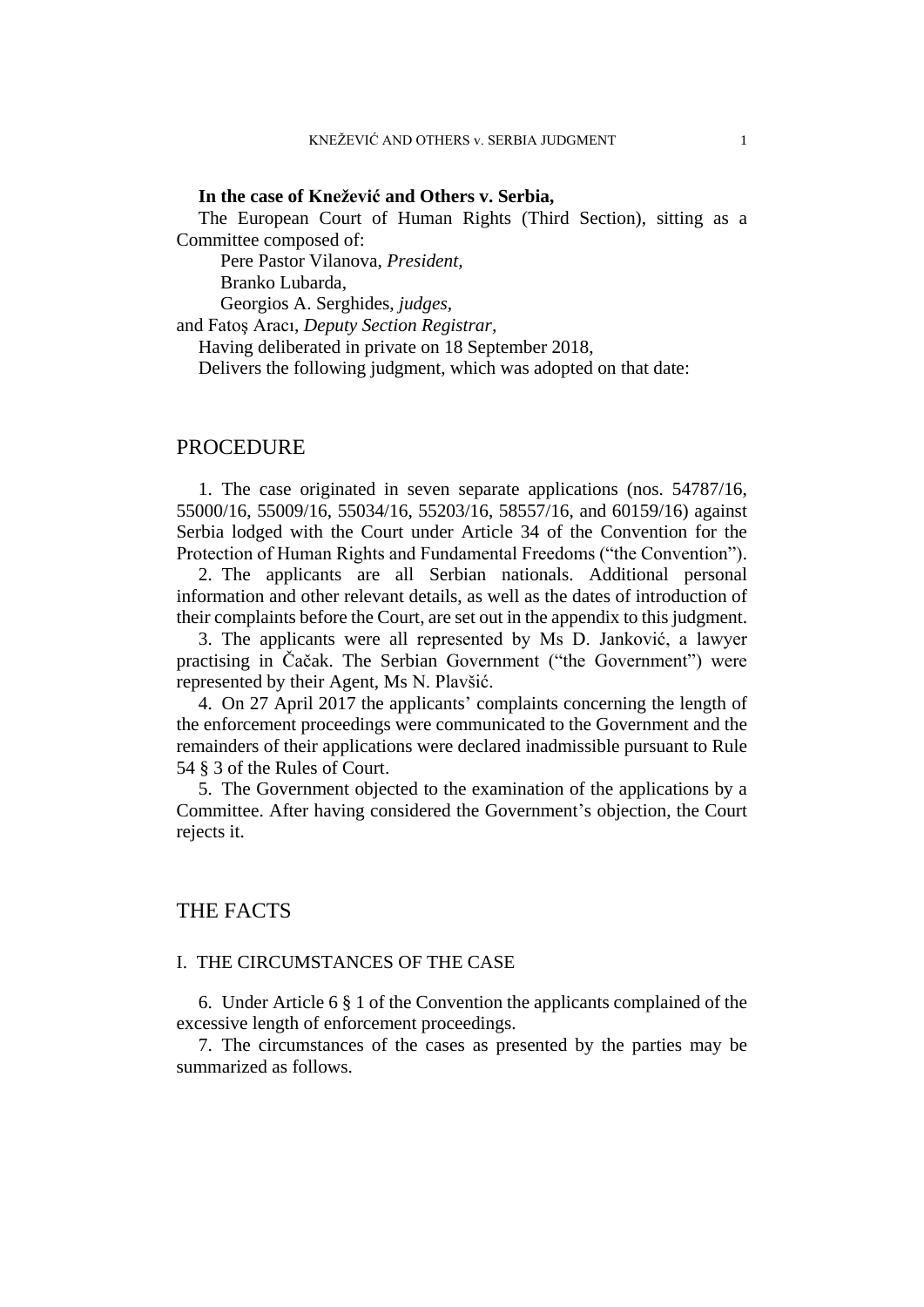#### **A. Proceedings before the civil courts**

### *1. As regards the first, second, third and fourth applicant*

8. Between 18 December 2000 and 16 April 2003, the first, second, third and fourth applicants lodged separate civil complaints with the Čačak Municipal Court (*Opštinski sud u Čačku*) against the same socially owned-company, *Akcionarsko društvo Fabrika reznog alata Čačak*, requesting the payment of salary related damages.

9. On 26 December 2007, the Čačak Municipal Court ruled in favour of the applicants.

10. On 30 July 2008 Čačak District Court (*Okružni sud u Čačku*) upheld this judgment on appeal.

11. On 31 March 2009 the applicants lodged a joined enforcement request which was accepted by Čačak Municipal Court on 2 April 2009.

#### *2. As regards the fifth applicant*

12. On 22 June 2005 the fifth applicant lodged her civil complaint with the Čačak Municipal Court against *Akcionarsko društvo Fabrika reznog alata Čačak* requesting the payment of an allowance.

13. On 21 April 2008 the Čačak Municipal Court ruled in favour of the fifth applicant. In the absence of an appeal, this judgment subsequently became final.

14. On 27 October 2009 the fifth applicant lodged an enforcement request which was accepted by Čačak Municipal Court on 28 October 2009.

#### *3. As regards the sixth applicant*

15. On 27 August 2003 the sixth applicant lodged her civil complaint with the Čačak Municipal Court against *Akcionarsko društvo Fabrika reznog alata Čačak* requesting the payment of salary related damages.

16. On 24 April 2008 the Čačak Municipal Court ruled in favour of the sixth applicant.

17. On 29 October 2008 the Čačak District Court upheld this judgment on appeal.

18. On 31 December 2008 the sixth applicant lodged an enforcement request which was accepted by Čačak Municipal Court on 08 January 2009.

#### *4. As regards the seventh applicant*

19. On 22 April 2003 the seventh applicant lodged his civil complaint with the Čačak Municipal Court against *Akcionarsko društvo Fabrika reznog alata Čačak* requesting the payment of salary related damages.

20. On 11 November 2008 the Čačak Municipal Court ruled in favour of the seventh applicant. In the absence of an appeal, this judgment subsequently became final.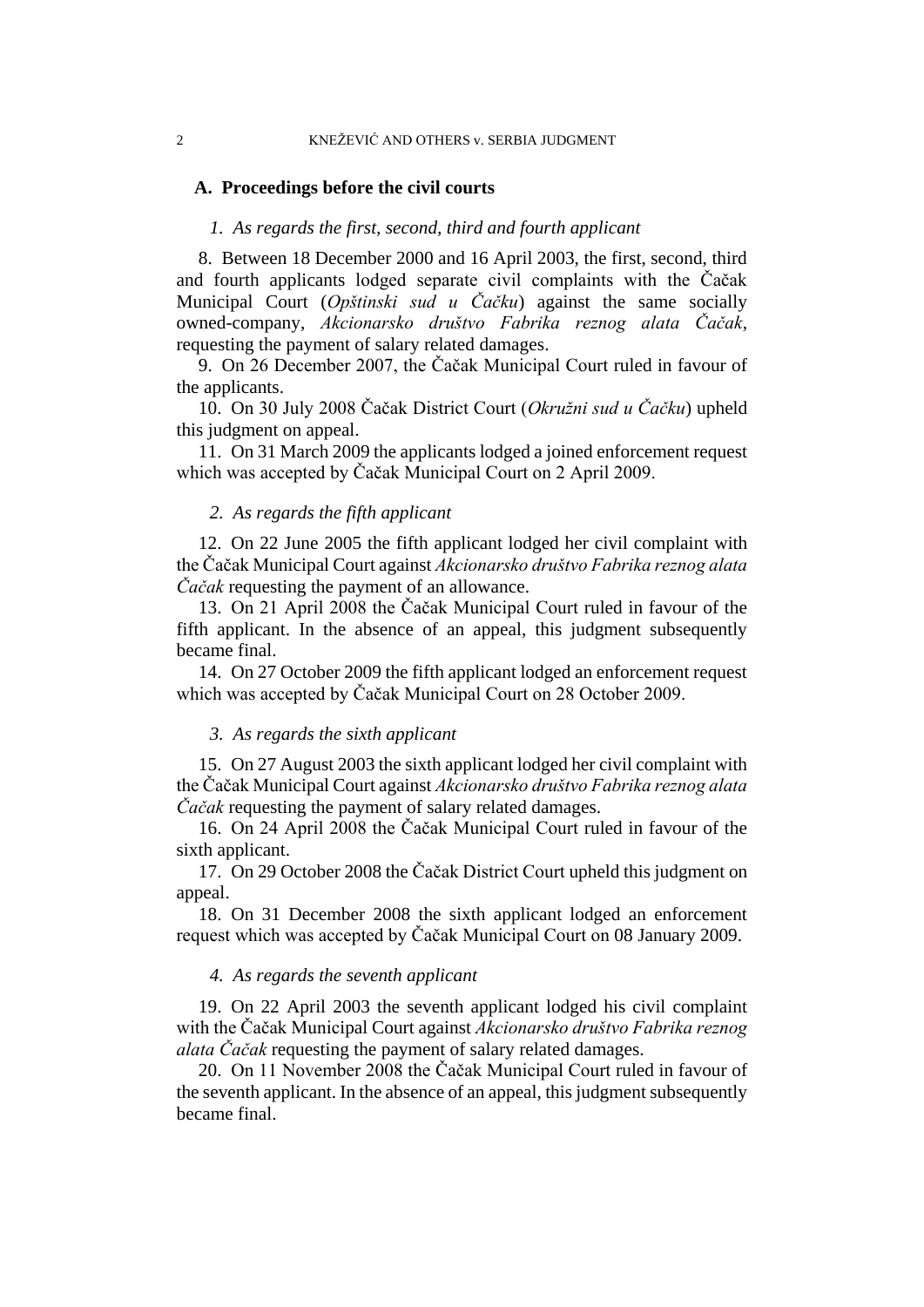21. On 9 April 2009 the seventh applicant lodged an enforcement request which was accepted by Čačak Municipal Court on 4 February 2010.

#### **B. First set of proceedings before the Constitutional Court**

22. Since the judgment rendered in favour of the applicants remained unenforced, on 24 February 2014, the sixth and the seventh applicants and on 19 May 2014, the first, second, third, fourth and fifth applicants, lodged their appeals with the Constitutional Court.

23. In so doing, the applicants complained about the length of enforcement proceedings in question and the ultimate non-enforcement.

24. Pursuant to the Amendments to Court Organization Act (*Zakon o izmenama i dopunama Zakona o uređenju sudova*; published in the Official Gazette of the Republic of Serbia, no. 101/13) the complaint concerning the length of proceedings was transmitted to the Kragujevac Court of Appeal which then itself forwarded the matter to the Čačak High Court (*Viši sud u Čačku*), i.e. the former Čačak District Court.

## **C. Proceedings concerning the complaints about the excessive length of enforcement proceedings**

#### *1. As regards the first, second, third and fourth applicants*

<span id="page-4-0"></span>25. On 27 January 2015 the Čačak High Court found that the first, second, third and fourth applicants' right to a trial within a reasonable time had been violated and awarded them 200 euros (EUR) each in respect of the nonpecuniary damage suffered due to the length of the enforcement proceedings.

It, further, ordered the Čačak Court of First Instance (*Osnovni sud u Čačku*), i.e. the former Čačak Municipal Court, to speed up the enforcement proceedings and enforce the judgment rendered in the applicants' favour.

26. On 11 February 2015 the applicants complained to the Supreme Court of Cassation claiming that the compensation awarded was too low and, accordingly, inadequate for the violation found. On 26 March 2015 the Supreme Court of Cassation rejected the applicants' appeals.

#### *2. As regards the fifth applicant*

27. On 14 January 2015 the Čačak High Court found that the fifth applicant's right to a trial within a reasonable time had been violated and awarded her EUR 100 in respect of the non-pecuniary damage suffered due to the length of the enforcement proceedings. It also ordered to the Čačak Court of First Instance to speed up the proceedings and enforce the judgment.

28. On 2 February 2015 the fifth applicant complained to the Supreme Court of Cassation of the insufficient redress. Her appeal, however, was rejected on 22 April 2015.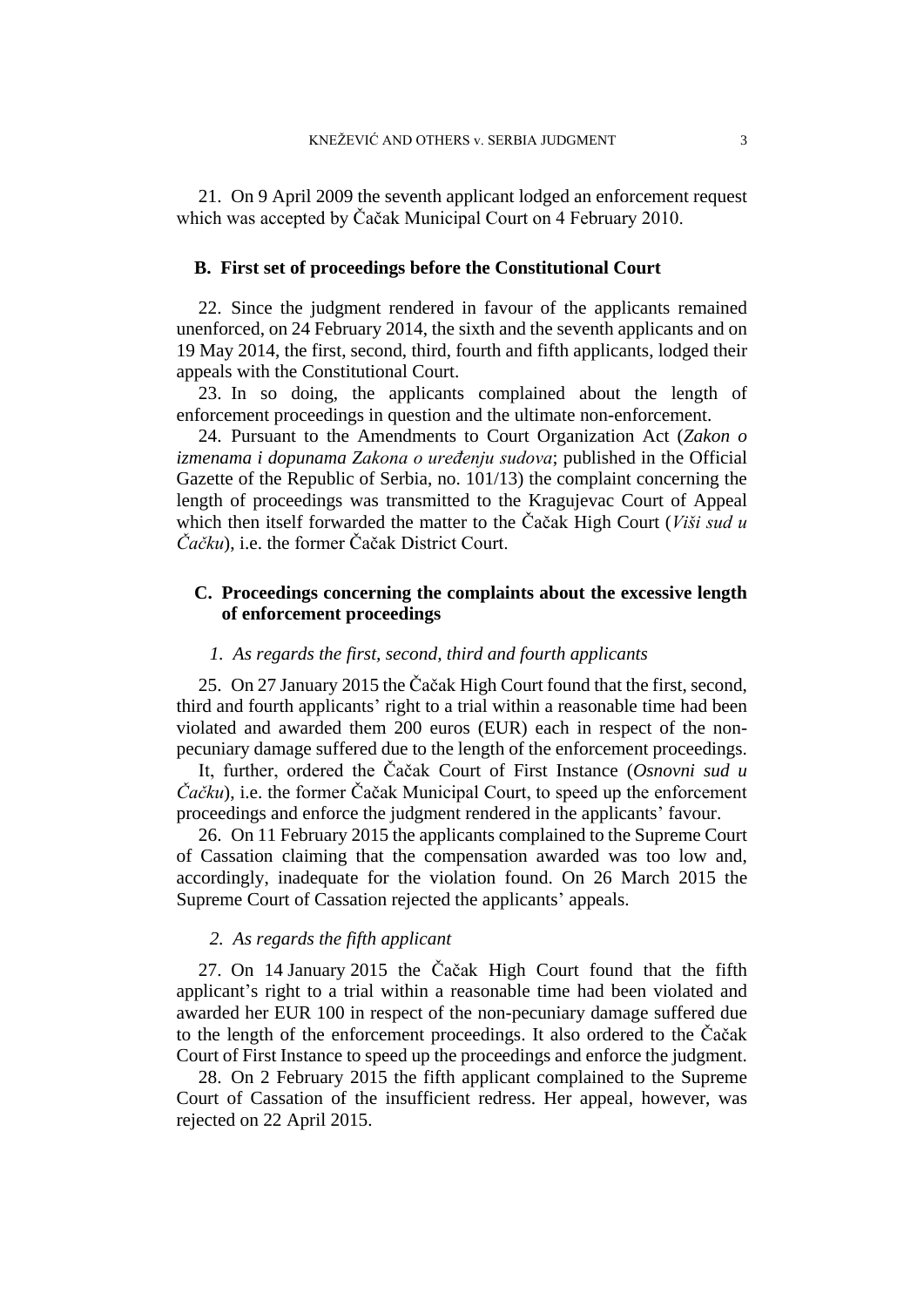#### *3. As regards the sixth applicant*

29. On 2 December 2014 the Čačak High Court found that the sixth applicant's right to a trial within a reasonable time had been violated and awarded her EUR 300 in respect of the non-pecuniary damage suffered due to the length of the enforcement proceedings. Her appeal to the Supreme Court of Cassation concerning the amount of the compensation awarded was rejected on 6 May 2015.

#### *4. As regards the seventh applicant*

<span id="page-5-1"></span>30. On 20 February 2015 the Čačak High Court found that the seventh applicant's right to a trial within a reasonable time had been violated and awarded him EUR 80 in respect of the non-pecuniary damage suffered due to the length of the enforcement proceedings. His appeal to the Supreme Court of Cassation concerning the amount of the compensation awarded was rejected on 19 May 2015.

#### **D. Second set of proceeding before the Constitutional Court**

31. Between 3 August 2015 and 30 December 2015 all applicants lodged new appeals with the Constitutional Court.

32. They complained, *inter alia,* about the failure of domestic authorities to enforce the final judgments rendered in their favour, and that the amount of compensation awarded by the competent courts in respect of the breach of their right to a trial within a reasonable time had been too low.

33. Between 12 May 2016 and 9 June 2016 the Constitutional Court found that due to the failure of domestic authorities to enforce the judgments rendered in the applicants' favour their right to the peaceful enjoyment of possessions had, indeed, also been violated. The Constitutional Court, accordingly, awarded the applicants with pecuniary damages in the amounts granted by the judgments that had remained unenforced.

34. However, the Constitutional Court rejected the applicants' complaints concerning the insufficient redress as regards the violation of their right to a hearing within a reasonable time since it considered the awards given by the domestic courts as reasonable compensation for the violations found.

35. The Constitutional Court lastly emphasized that, in any event and due to the changes in legislation, it could not have assessed the specific reasons for the amounts awarded by other courts in this respect.

#### II. RELEVANT DOMESTIC LAW

<span id="page-5-0"></span>36. The Amendments to the Court Organization Act (*Zakon o izmenama i dopunama Zakona o uređenju sudova*; published in the Official Gazette of the Republic of Serbia no. 101/13), being an Act relevant to the present case,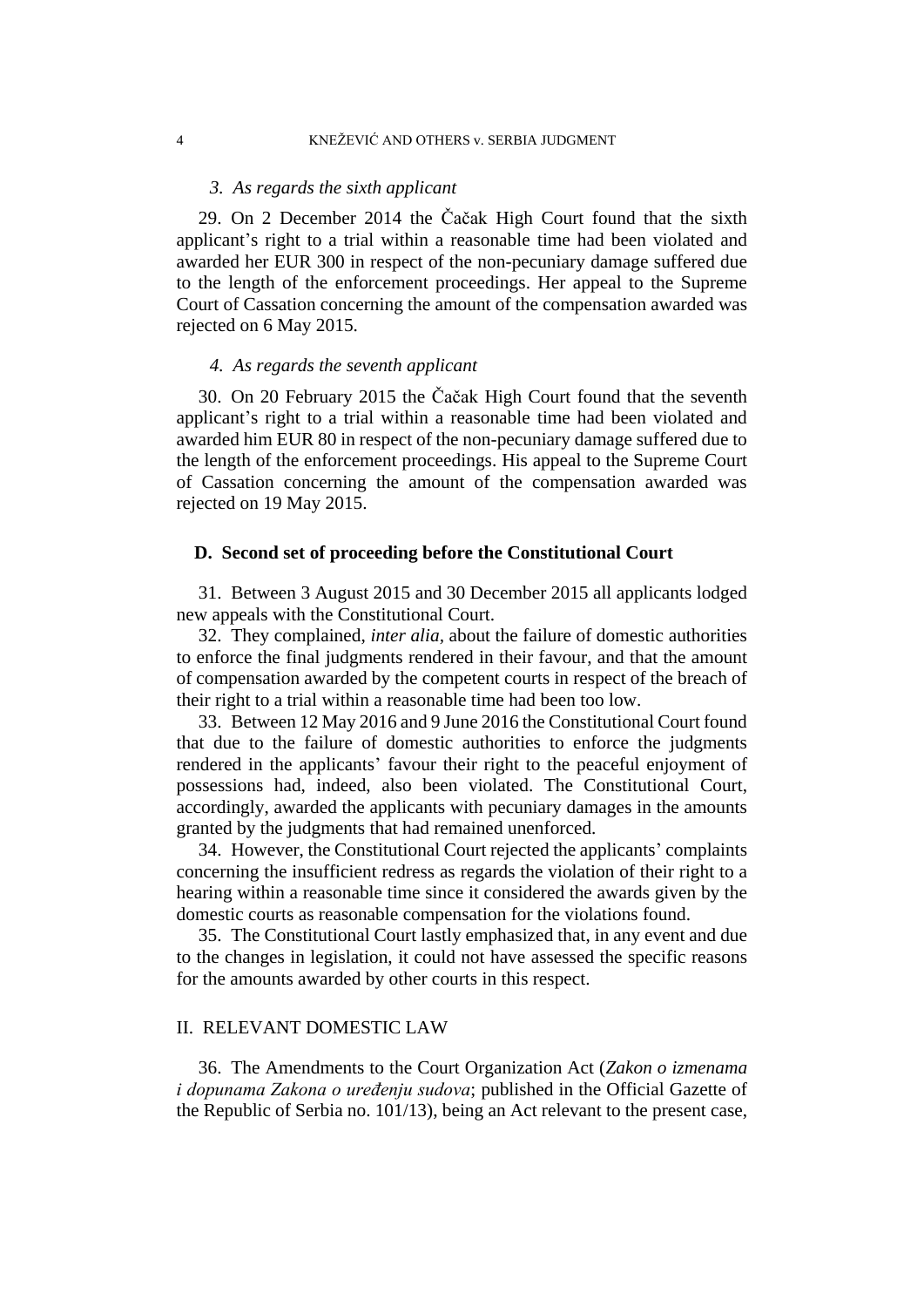had been in force between 1 January 2014 and 1 January 2016 when the entirely new Trial within a Reasonable Time Act (*Zakon o zaštiti prava na suđenje u razumnom roku,* published in Official Gazette of the Republic of Serbia, no. 40/2015) entered into force.

In accordance with the said Amendments, competence to deal with the alleged breaches of the right to a trial within a reasonable time in cases where the impugned proceedings were still ongoing was given directly to higher courts. Where a violation of a right to a trial within a reasonable time was found, these higher courts could award compensation for the non-pecuniary damage suffered and order lower courts to expedite and bring to a conclusion the impugned proceedings within a certain period of time. These decisions could be appealed before the Supreme Court of Cassation.

The Constitutional Court was, in accordance with the Amendments, left with the competence to deal with the alleged violations of the right to a trial within a reasonable time in cases where the proceedings before regular courts had already ended.

## THE LAW

#### I. JOINDER OF THE APPLICATIONS

37. Having regard to the similar subject matter of the applications, the Court finds it appropriate to examine them jointly in a single judgment.

## II. ALLEGED VIOLATION OF ARTICLE 6 § 1 OF THE CONVENTION

38. The applicants complained that the length of the enforcement proceedings had been incompatible with the "reasonable time" requirement, laid down in Article 6 § 1 of the Convention, which reads as follows:

"In the determination of his civil rights and obligations ..., everyone is entitled to a ... hearing within a reasonable time by [a] ... tribunal ..."

#### **A. Admissibility**

#### *1. The parties' submissions*

39. Relying on the case of *Vidaković v. Serbia* (dec.) (no. 16231/07, 24 May 2011) the Government maintained that the applicants could no longer claim to be victims within the meaning of Article 34 of the Convention given that the redress afforded by domestic courts had been adequate and sufficient. In the alternative, they claimed that in view of the grave socio-economic situation of the country and the limited budgetary resources it could not have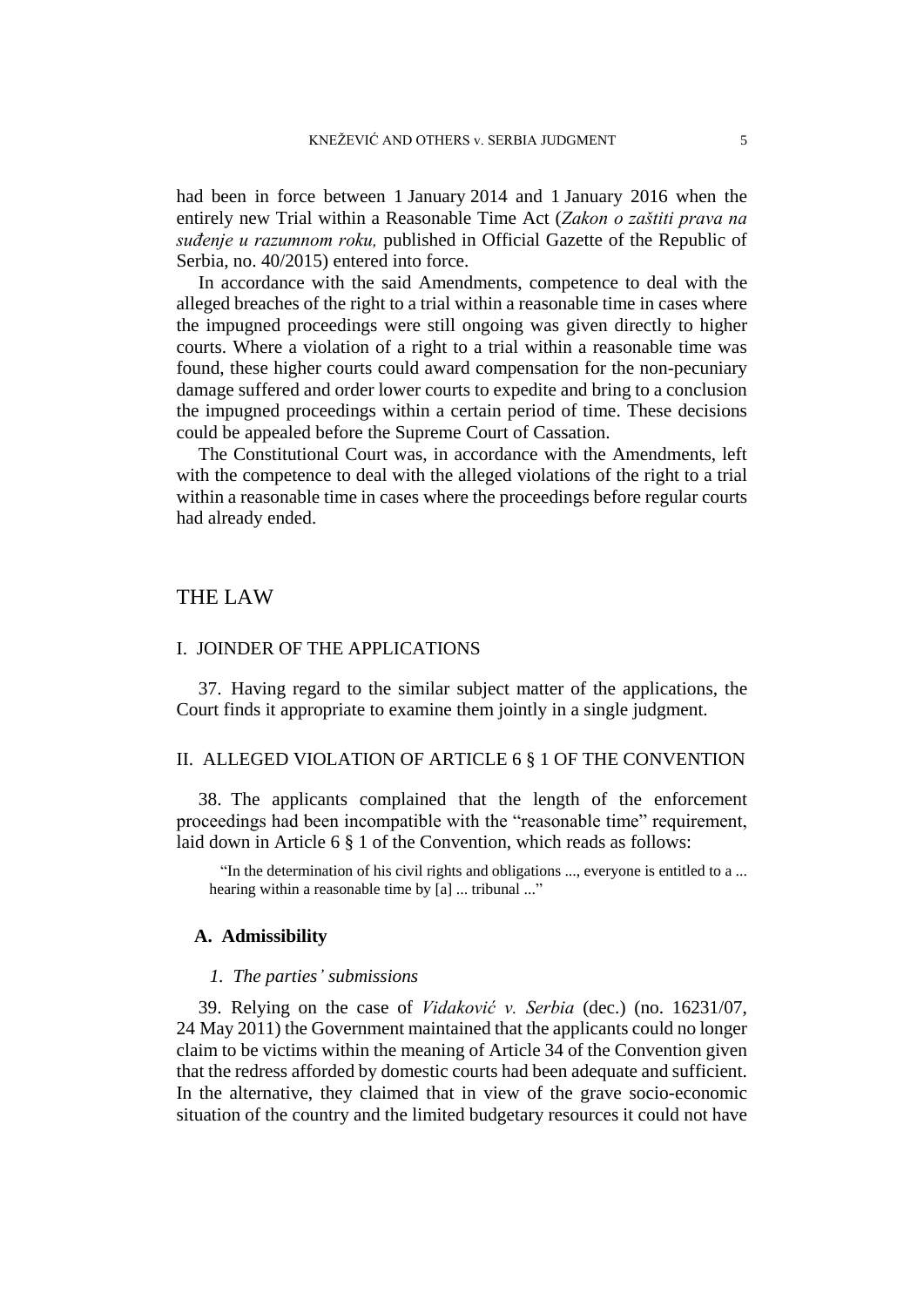been expected of domestic courts to award the applicants with higher sums than they did in respect of the non-pecuniary damage suffered.

40. In this connection, the Government further noted the changes in legislation (see paragraph [36](#page-5-0) above) which precluded the Constitutional Court from re-examining the amounts of compensation awarded to the applicants.

41. The applicants contested these arguments and claimed that they are still victims within the meaning of Article 34 of the Convention.

#### *2. The Court assessment*

42. The Court considers that the above objections raised by the Government fall to be examined under the issue of the applicants' victim status (see, *mutatis mutandis, Vidaković v. Serbia* (dec.), cited above).

43. Having said that, the Court recalls that an applicant's status as a "victim" within the meaning of Article 34 of the Convention depends on the fact whether the domestic authorities acknowledged, either expressly or in substance, the alleged infringement of the Convention and, if necessary, provided appropriate redress in relation thereto. Only when these conditions are satisfied does the subsidiary nature of the protective mechanism of the Convention preclude examination of an application (see *Cocchiarella v. Italy* [GC], no. 64886/01, § 71, ECHR 2006-V; and *Cataldo v. Italy* (dec.), no. 45656/99, 3 June 2004).

44. The Court, in this respect, notes that the domestic authorities expressly acknowledged the breach of applicants' right to obtain the enforcement of final domestic court's decisions rendered in their favour within a reasonable time (see paragraphs [25](#page-4-0) - [30](#page-5-1) above). Accordingly, the first condition laid down in the Court's case law is satisfied.

45. The applicants' victim status then depends on whether the redress afforded in respect of the breach found was adequate and sufficient having regard to just satisfaction as provided for under Article 41 of the Convention (see *Dubjaková v. Slovakia* (dec.), no. 67299/01, 19 October 2004).

46. In this connection, the Court recalls that for a person to lose the victim status compensation has to be sufficient and reasonable in comparison with the awards made by the Court in similar cases.

47. The Court notes that compensations offered by domestic authorities in the present cases are significantly lower compared with the sums awarded for the non-enforcement of judgments rendered against companies predominantly comprised of socially-owned capital (see, for example, *Stošić v. Serbia*, no. 64931/10, §§ 66 and 67, 1 October 2013, and *Riđić and Others v. Serbia*, nos. 53736/08 and 5 others, § 84, 1 July 2014).

48. In the light of the material in the files and having regard to the particular circumstances of the cases, the Court considers that the sums offered to the applicants cannot be considered sufficient and therefore amount to appropriate redress for the violations suffered.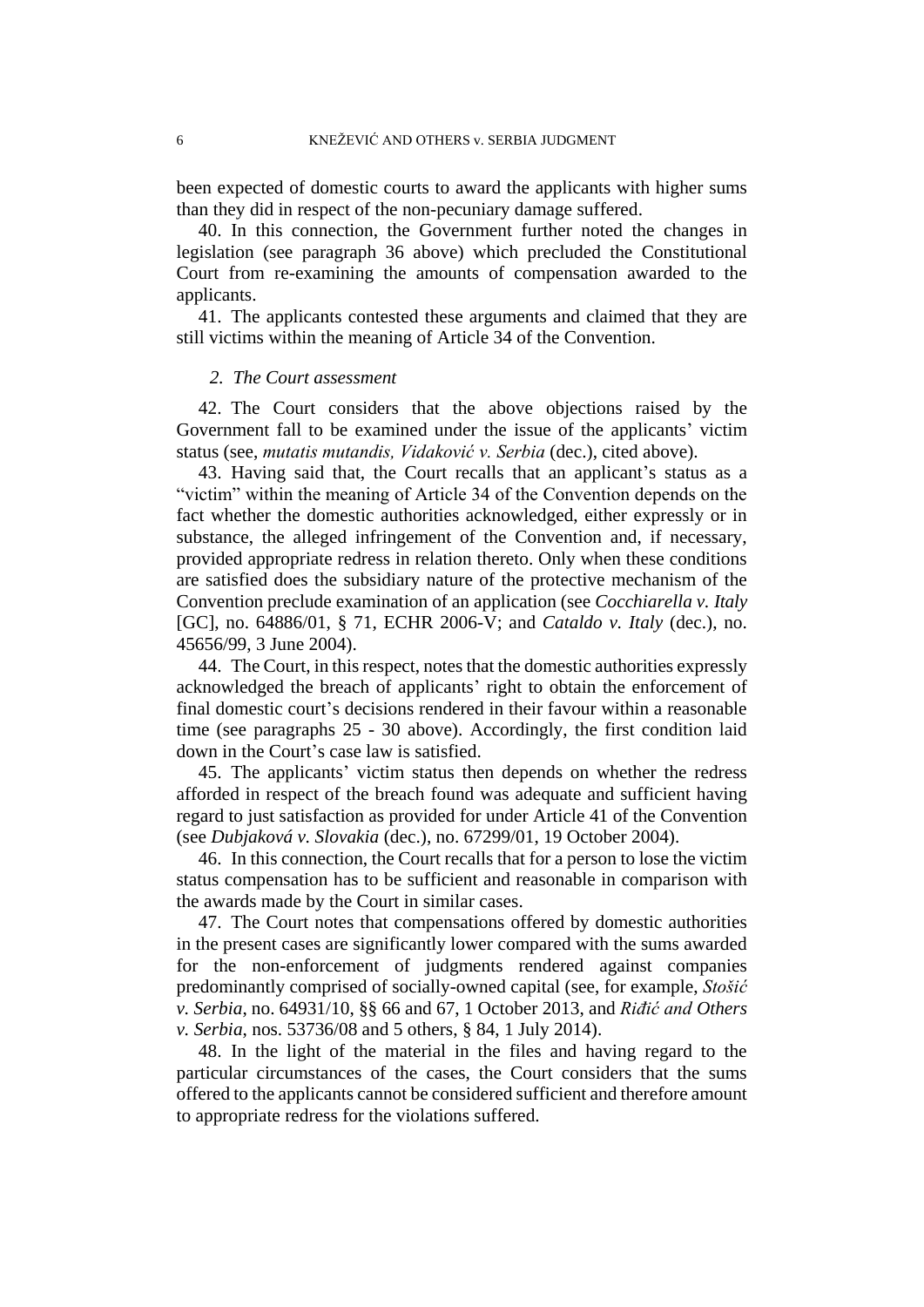<span id="page-8-0"></span>49. The Court therefore concludes that the applicants did not lose their status as victims within the meaning of Article 34 of the Convention. The Government's objection in this regard must therefore be rejected.

50. The Court otherwise considers that the applicants' complaints are not manifestly ill-founded within the meaning of Article 35 § 3 (a) of the Convention. It further notes that they are not inadmissible on any other grounds. They must therefore be declared admissible.

#### **B. Merits**

51. The applicants reaffirmed their complaints, while the Government made no comment.

52. The Court recalls that the execution of a judgment given by a court must be regarded as an integral part of the "trial" for the purposes of Article 6 (see *Hornsby v. Greece*, judgment of 19 March 1997, Reports of Judgments and Decisions 1997-II, p. 510, § 40). A delay in the execution of a judgment may be justified in particular circumstances. It may not, however, be such as to impair the essence of the right protected under Article 6 § 1 (see *Immobiliare Saffi v. Italy* [GC], no. 22774/93, § 74, ECHR 1999-V).

53. The Court has also already held that the respondent State is responsible for the debts of companies predominantly comprised of socially/State owned capital, which is why neither the lack of its own funds nor the indigence of the debtor can be cited as a valid excuse for any excessive delays in this particular enforcement context (see, among many other authorities, *R. Kačapor and Others v. Serbia*, nos. 2269/06 and 5 others, § 114, 15 January 2008; and *Crnišanin and Others v. Serbia*, nos. 35835/05 and 3 others, § 124, 13 January 2009).

54. Besides, the Court notes that the Serbian authorities have advanced no reasons for their failure to take all necessary measures in order to enforce the judgments at issue (see, *mutatis mutandis*, *Riđić and Others v. Serbia*, cited above, §§ 78 and 79) where a final judgment rendered against a socially owned company had been enforced following a five to seven years delay.

55. In view of the above and in particular the Court's finding regarding the victim status of the applicants (see paragraph [49](#page-8-0) above), the Court concludes that in the present case the length of the enforcement proceedings in question was excessive and failed to meet the "reasonable time" requirement.

56. There has accordingly been a violation of Article 6 § 1 of the Convention.

## III. APPLICATION OF ARTICLE 41 OF THE CONVENTION

57. Article 41 of the Convention provides: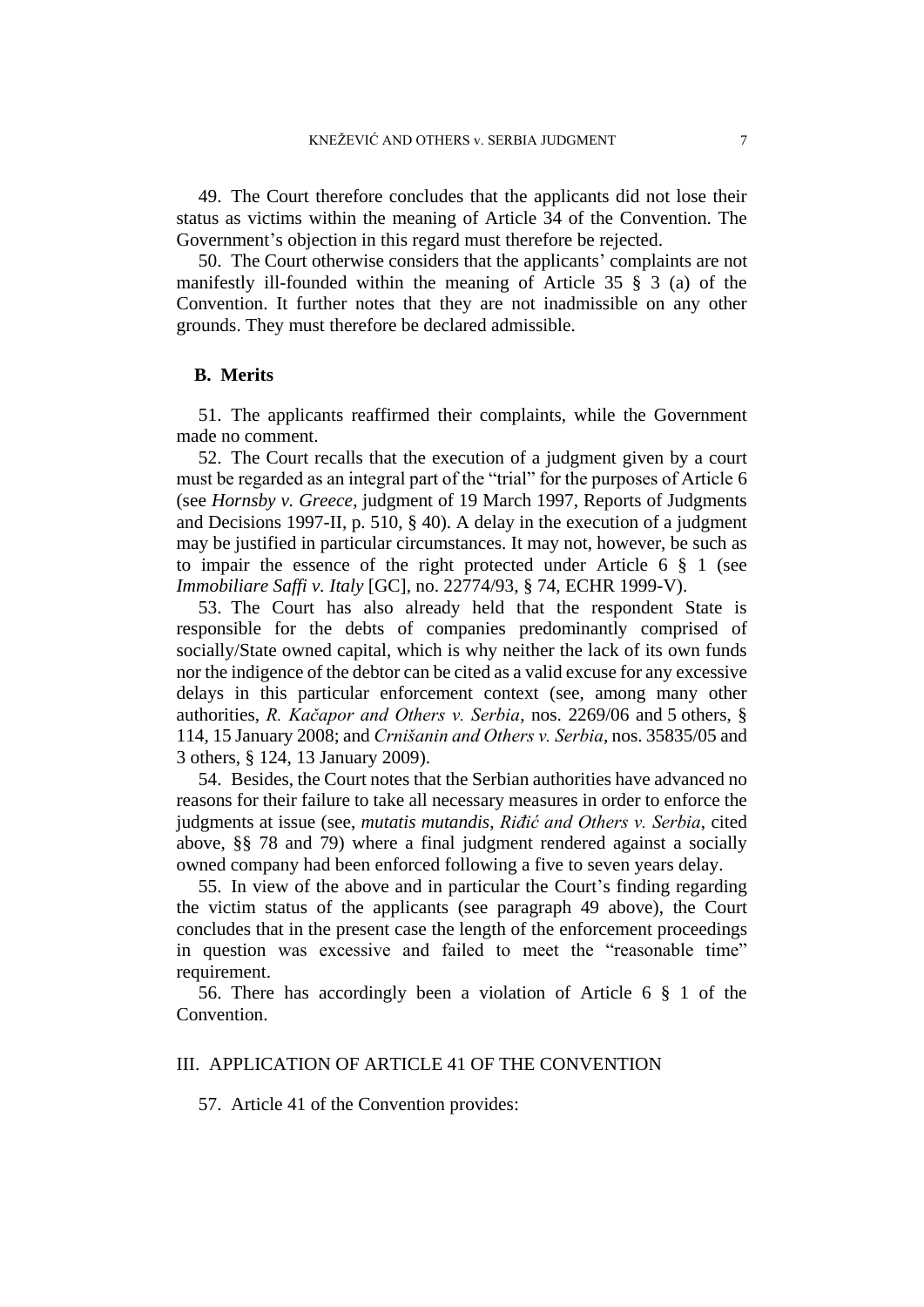"If the Court finds that there has been a violation of the Convention or the Protocols thereto, and if the internal law of the High Contracting Party concerned allows only partial reparation to be made, the Court shall, if necessary, afford just satisfaction to the injured party."

#### **A. Damage, costs and expenses**

58. The applicants claimed 2,000 euros (EUR) each in respect of the nonpecuniary damages suffered. They also claimed EUR 2,000 jointly for the costs and expenses incurred before the Court.

59. The Government considered the sums requested to be excessive.

60. In view of its case-law (see *Stošić v. Serbia*, cited above, and *Riđić and Others v. Serbia*, cited above), the Court considers it reasonable and equitable to award EUR 2,000 to each applicant, less any amount which may have already been paid in that regard at the national level, which sum is to cover all non-pecuniary damage as well as costs and expenses.

#### **B. Default interest**

61. The Court considers it appropriate that the default interest rate should be based on the marginal lending rate of the European Central Bank, to which should be added three percentage points.

## FOR THESE REASONS, THE COURT, UNANIMOUSLY,

- 1. *Decides* to join the applications;
- 2. *Declares* the applications admissible;
- 3. *Holds* that there has been a violation of Article 6 § 1 of the Convention;
- 4. *Holds*

(a) that the respondent State is to pay each applicant, within three months, EUR 2,000 (two thousand euros), less any amount which may have already been paid in that regard at the national level, in respect of nonpecuniary damage, costs and expenses, plus any tax that may be chargeable on this amount, which is to be converted into the currency of the respondent State at the rate applicable at the date of settlement;

(b) that from the expiry of the above-mentioned three months until settlement simple interest shall be payable on the above amounts at a rate equal to the marginal lending rate of the European Central Bank during the default period plus three percentage points.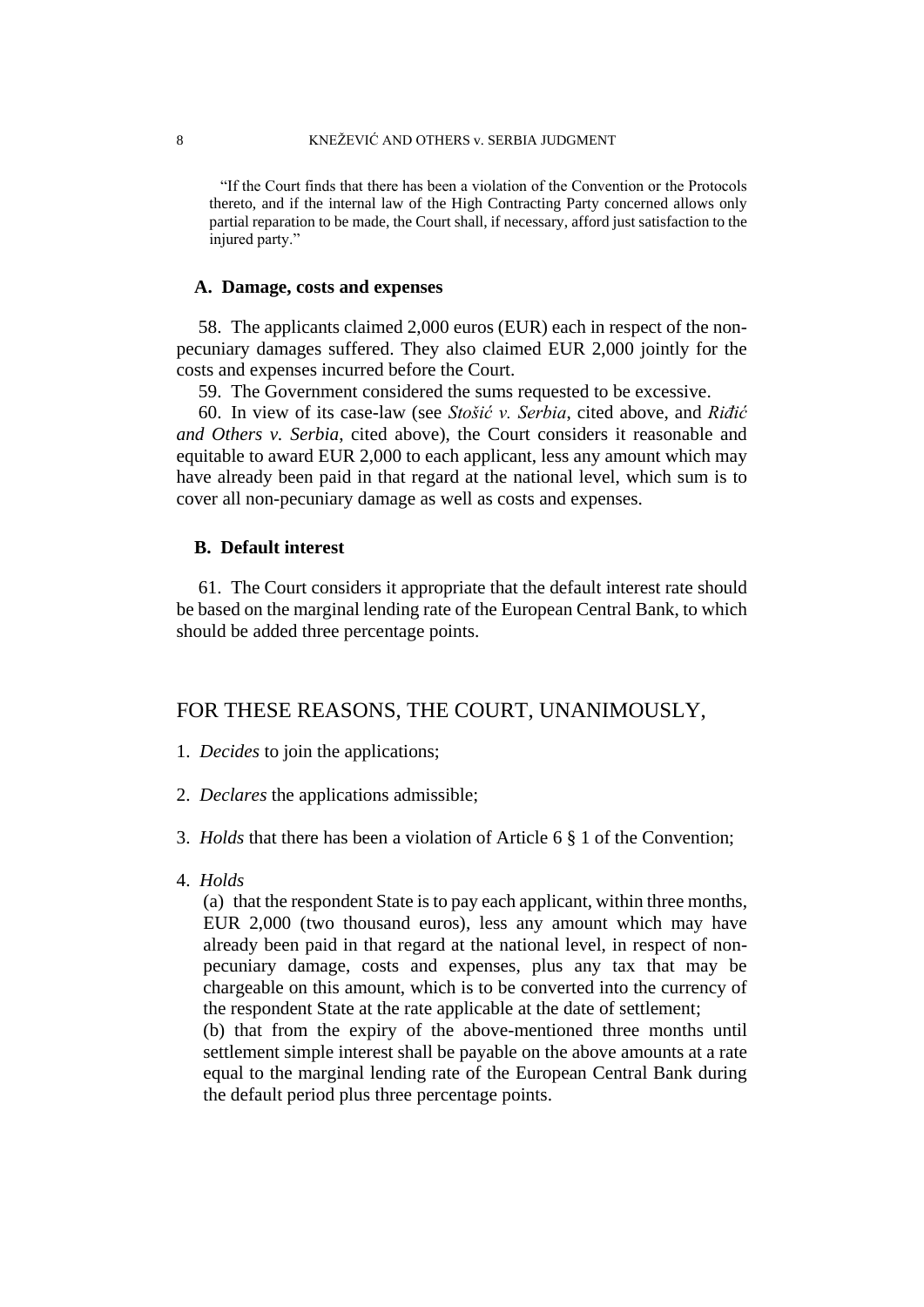5. *Dismisses* the remainder of the applicants' claim for just satisfaction.

Done in English, and notified in writing on 9 October 2018, pursuant to Rule 77 §§ 2 and 3 of the Rules of Court.

Deputy Registrar

Fatoş Aracı Pere Pastor Vilanova<br>
Pere Pastor Vilanova<br>
Pere Pastor Vilanova<br>
Pere Pastor Vilanova<br>
Pere Pastor Vilanova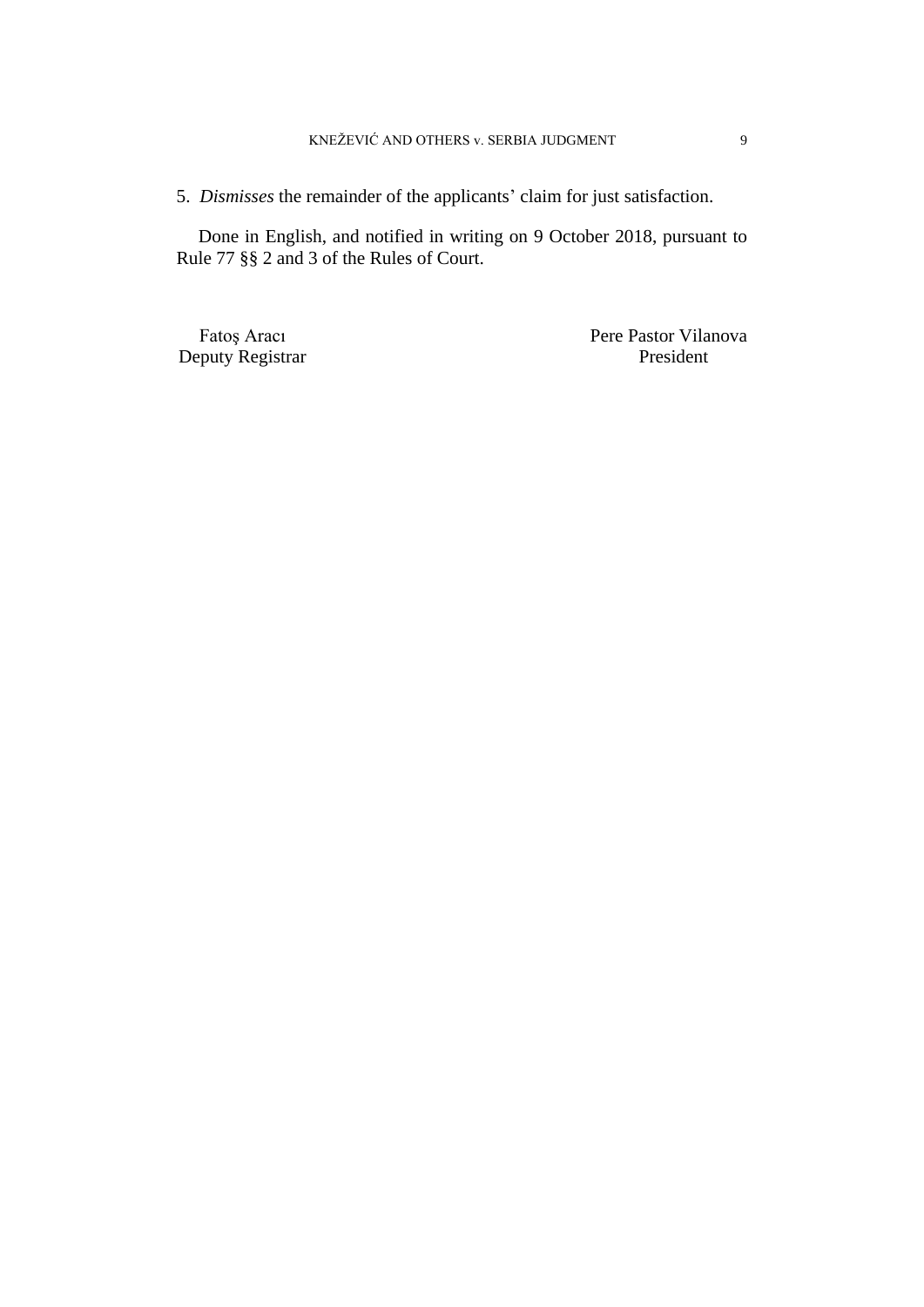## 10 KNEŽEVIĆ AND OTHERS v. SERBIA JUDGMENT

## APPENDIX

| No. | <b>Application</b><br>number and<br>date of<br>introduction | <b>Applicant name</b><br>date of birth<br>place of residence<br>nationality | <b>Represented</b><br>by   | <b>Final domestic decision</b><br>(issuing authority / case)<br>no., adopted on) | <b>Enforcement order</b><br>(enforcement authority,<br>case no., date of order) | <b>Constitutional Court</b><br>decision details      | <b>Amounts awarded domestically</b><br>for non-pecuniary damage and<br>costs and expenses per<br>applicant in euros |
|-----|-------------------------------------------------------------|-----------------------------------------------------------------------------|----------------------------|----------------------------------------------------------------------------------|---------------------------------------------------------------------------------|------------------------------------------------------|---------------------------------------------------------------------------------------------------------------------|
| 1.  | 54787/16<br>10/09/2016                                      | Vinko<br><b>KNEŽEVIĆ</b><br>01/01/1955<br>Čačak<br>Serbian                  | Dragana<br><b>JANKOVIĆ</b> | Municipal Court in<br>Čačak<br>P1.br.1232/2002<br>26 December 2007               | Municipal Court in Čačak<br>I.br. 468/09<br>2 April 2009                        | Už-5478/2015<br>$(U_{Z} - 4544/2014)$<br>12 May 2016 | 200 euros                                                                                                           |
| 2.  | 55000/16<br>10/09/2016                                      | Srećko<br>JOVIČIĆ<br>01/11/1963<br>Čačak<br>Serbian                         | Dragana<br>JANKOVIĆ        | Municipal Court in<br>Čačak<br>P1.br.1232/2002<br>26 December 2007               | Municipal Court in Čačak<br>Lbr. 468/09<br>2 April 2009                         | Už-5478/2015<br>$(U_{Z} - 4544/2014)$<br>12 May 2016 | 200 euros                                                                                                           |
| 3.  | 55009/16<br>10/09/2016                                      | <b>Dragutin</b><br><b>STANČIĆ</b><br>25/1 1/1952<br>Čačak<br>Serbian        | Dragana<br>JANKOVIĆ        | Municipal Court in<br>Čačak<br>P1.br.1232/2002<br>26 December 2007               | Municipal Court in Čačak<br>Lbr. 468/09<br>2 April 2009                         | Už-5478/2015<br>$(U_{Z} - 4544/2014)$<br>12 May 2016 | 200 euros                                                                                                           |
| 4.  | 55034/16<br>10/09/2016                                      | <b>Svetlana</b><br><b>MILOJEVIĆ</b><br>13/08/1960<br>Čačak<br>Serbian       | Dragana<br><b>JANKOVIĆ</b> | Municipal Court in<br>Čačak<br>P1.br.1232/2002<br>26 December 2007               | Municipal Court in Čačak<br>Lbr. 468/09<br>2 April 2009                         | Už-5478/2015<br>$(U_{Z} - 4544/2014)$<br>12 May 2016 | 200 euros                                                                                                           |